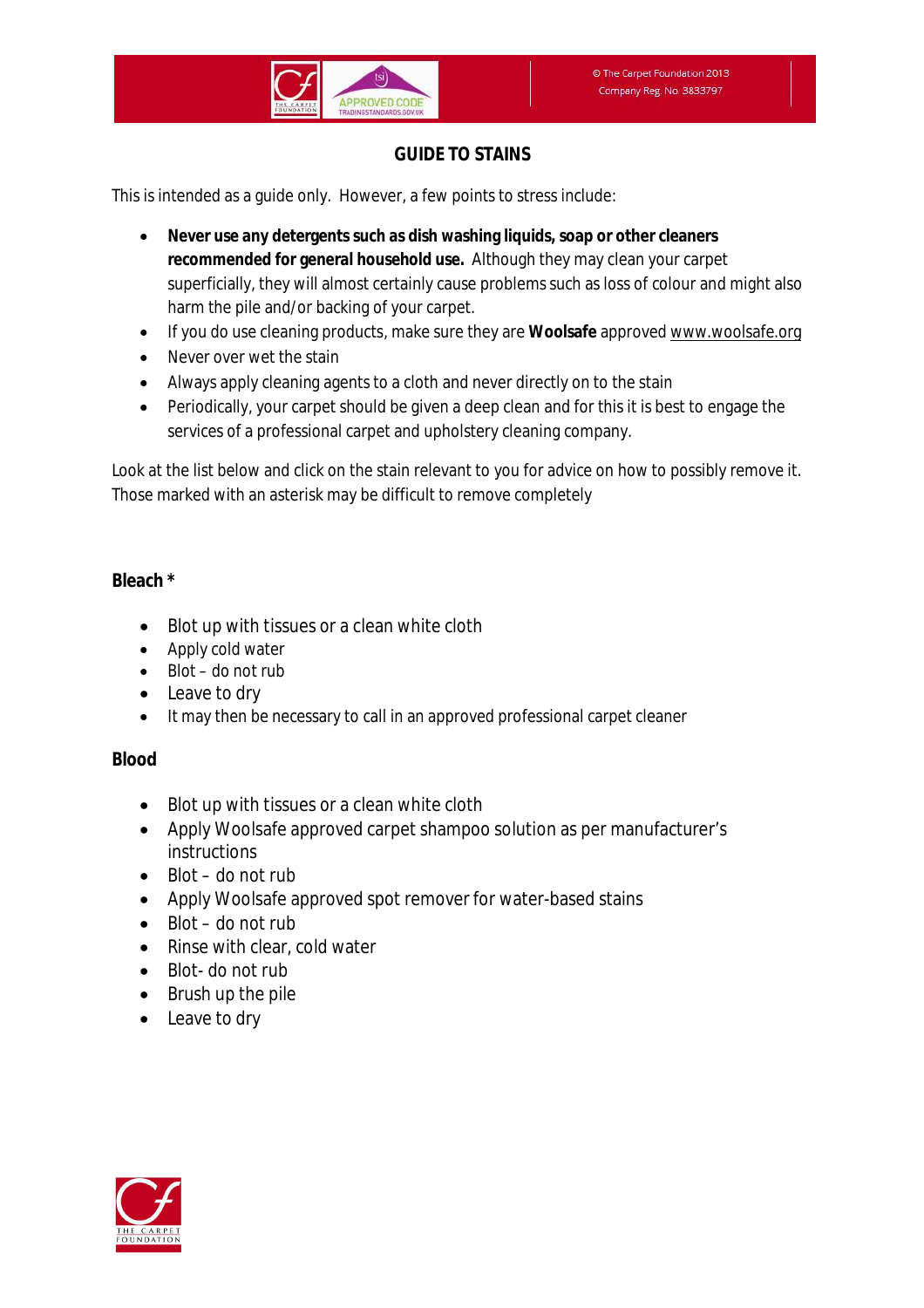

#### **Butter**

- Scrape up with a blunt knife
- Apply Woolsafe approved spot remover for grease/oil stains
- $\bullet$  Blot do not rub
- Apply Woolsafe approved carpet shampoo solution as per manufacturer's instructions
- $\bullet$  Blot do not rub
- Rinse with clear, cold water
- $\bullet$  Blot do not rub
- Brush up the pile
- Leave to dry

#### **Chewing Gum**

- Scrape up with a blunt knife
- Apply chewing gum remover, either a solvent or a freeze type
- Rinse with clear, cold water
- $\bullet$  Blot do not rub
- Brush up the pile

## **Chocolate**

- Scrape up with a blunt knife
- Apply Woolsafe approved carpet shampoo solution as per manufacturer's instructions
- $\bullet$  Blot do not rub
- Apply Woolsafe approved spot remover for grease/oil stains
- $\bullet$  Blot do not rub
- Rinse with clear, cold water
- $\bullet$  Blot do not rub
- Brush up the pile
- Leave to dry

## **Coffee \***

- Blot up with tissues or a clean white cloth
- Apply Woolsafe approved spot remover for water-based stains
- Rinse with clear, cold water
- Brush up the pile
- Leave to dry

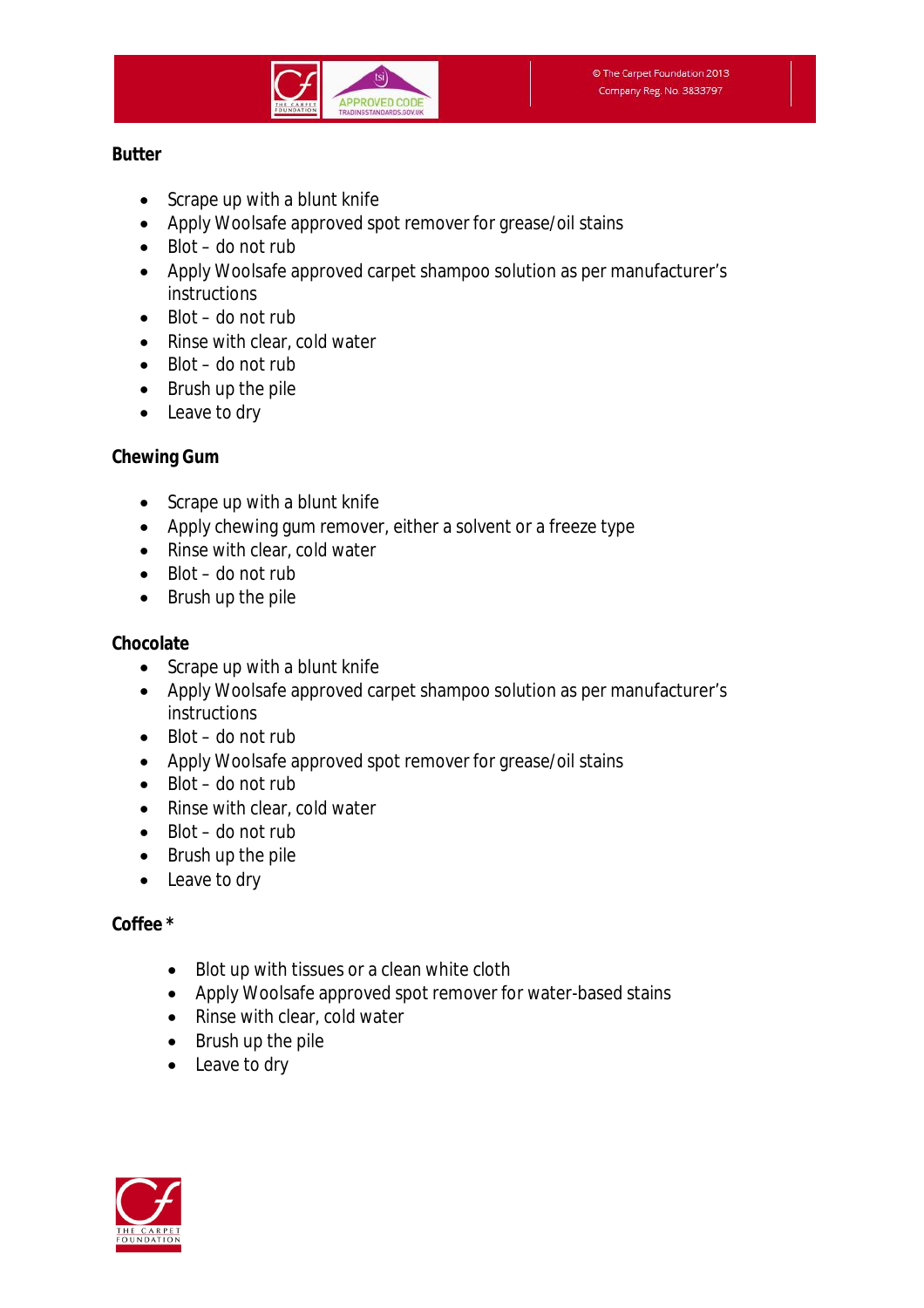

#### **Cola**

- Blot up with tissues or a clean white cloth
- Apply cold water
- Apply Woolsafe approved carpet shampoo solution as per manufacturer's **instructions**
- $\bullet$  Blot do not rub
- Apply Woolsafe approved spot remover for water-based stains
- $\bullet$  Blot do not rub
- Rinse with clear, cold water
- $B$ lot do not rub
- $\bullet$  Brush up the pile
- Leave to dry

# **Felt Tip Pen \***

- Apply Woolsafe approved spot remover for grease/oil stains or white spirit or a turpentine substitute
- Rinse with clear, lukewarm water
- $\bullet$  Blot do not rub
- Brush up the pile and cover with clean white cloth or tissues
- Leave to dry

## **Furniture Polish \***

- Scrape up with a blunt knife
- Apply Woolsafe approved spot remover for grease/oil stains
- $\bullet$  Blot do not rub
- Apply Woolsafe approved carpet shampoo solution as per manufacturer's instructions
- $\bullet$  Blot do not rub
- Rinse with clear, cold water
- $\bullet$  Blot do not rub
- Brush up the pile
- Leave to dry

## **Glue \***

- Scrape up with a blunt knife
- Apply nail varnish remover or acetone
- Rinse with clear, cold water
- $\bullet$  Blot do not rub
- Brush up the pile
- Leave to dry

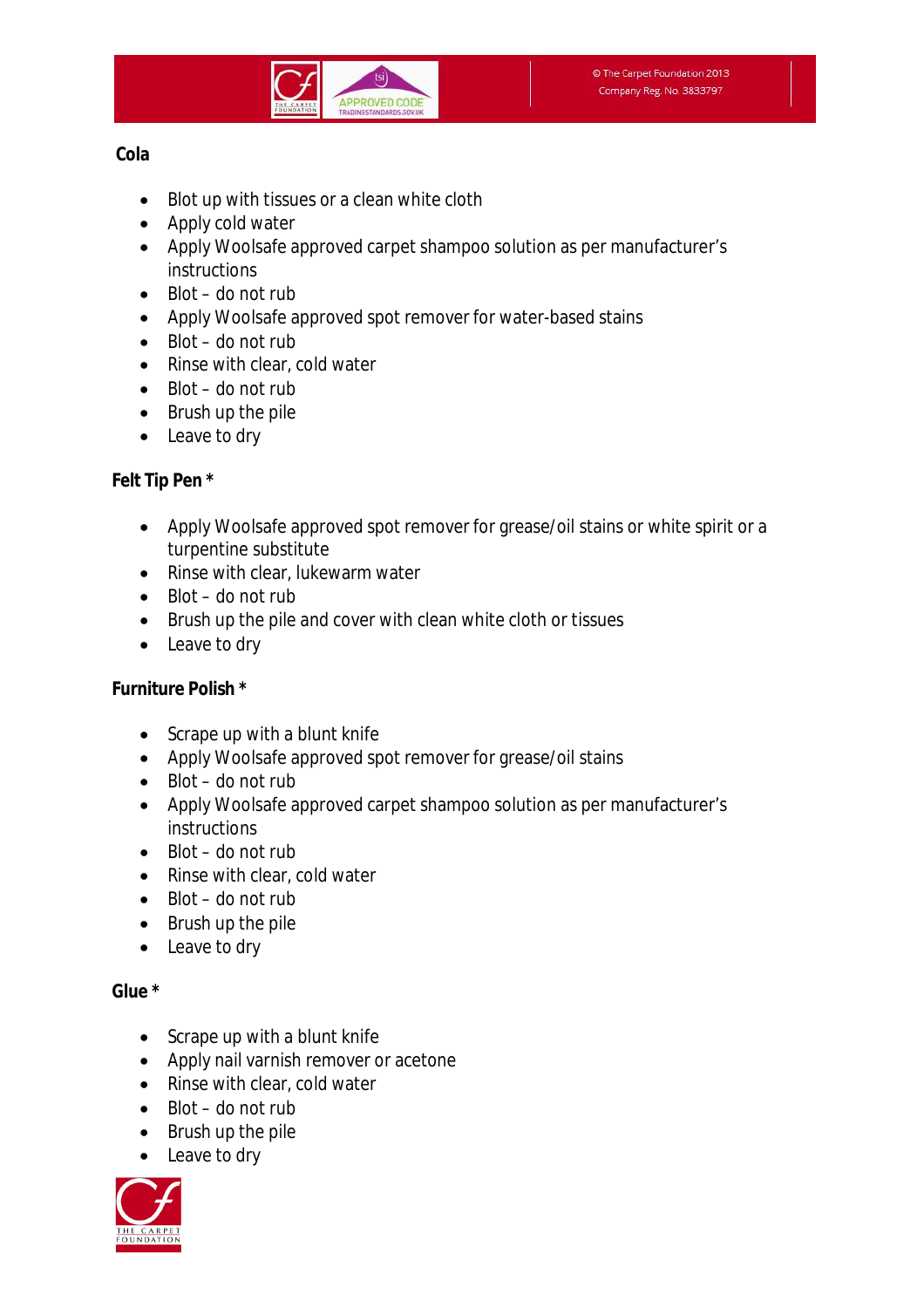

#### **Gravy and sauces**

- Blot up with tissues or a clean white cloth
- Apply Woolsafe approved carpet shampoo solution as per manufacturer's instructions
- $\bullet$  Blot do not rub
- Apply Woolsafe approved spot remover for water-based stains
- $\bullet$  Blot do not rub
- Rinse with clear, cold water
- $\bullet$  Blot do not rub
- Brush up the pile
- Leave to dry

## **Herbal Tea**

- Blot up with tissues or a clean white cloth
- Apply cold water
- $\bullet$  Blot do not rub
- Apply Woolsafe approved spot remover for water-based stains
- $\bullet$  Blot do not rub
- Rinse with clear, cold water
- $\bullet$  Blot do not rub
- $\bullet$  Brush up the pile
- Leave to dry

## **Ink – Fountain Pen \***

- Blot up with tissues or a clean white cloth
- Apply cold water
- $\bullet$  Blot do not rub
- Apply Woolsafe approved spot remover for water-based stains
- $\bullet$  Blot do not rub
- Apply Woolsafe approved carpet shampoo solution as per manufacturer's instructions
- $\bullet$  Blot do not rub
- Rinse with clear, cold water
- $\bullet$  Blot do not rub
- Brush up the pile and cover with clean white cloth or tissues
- Leave to dry

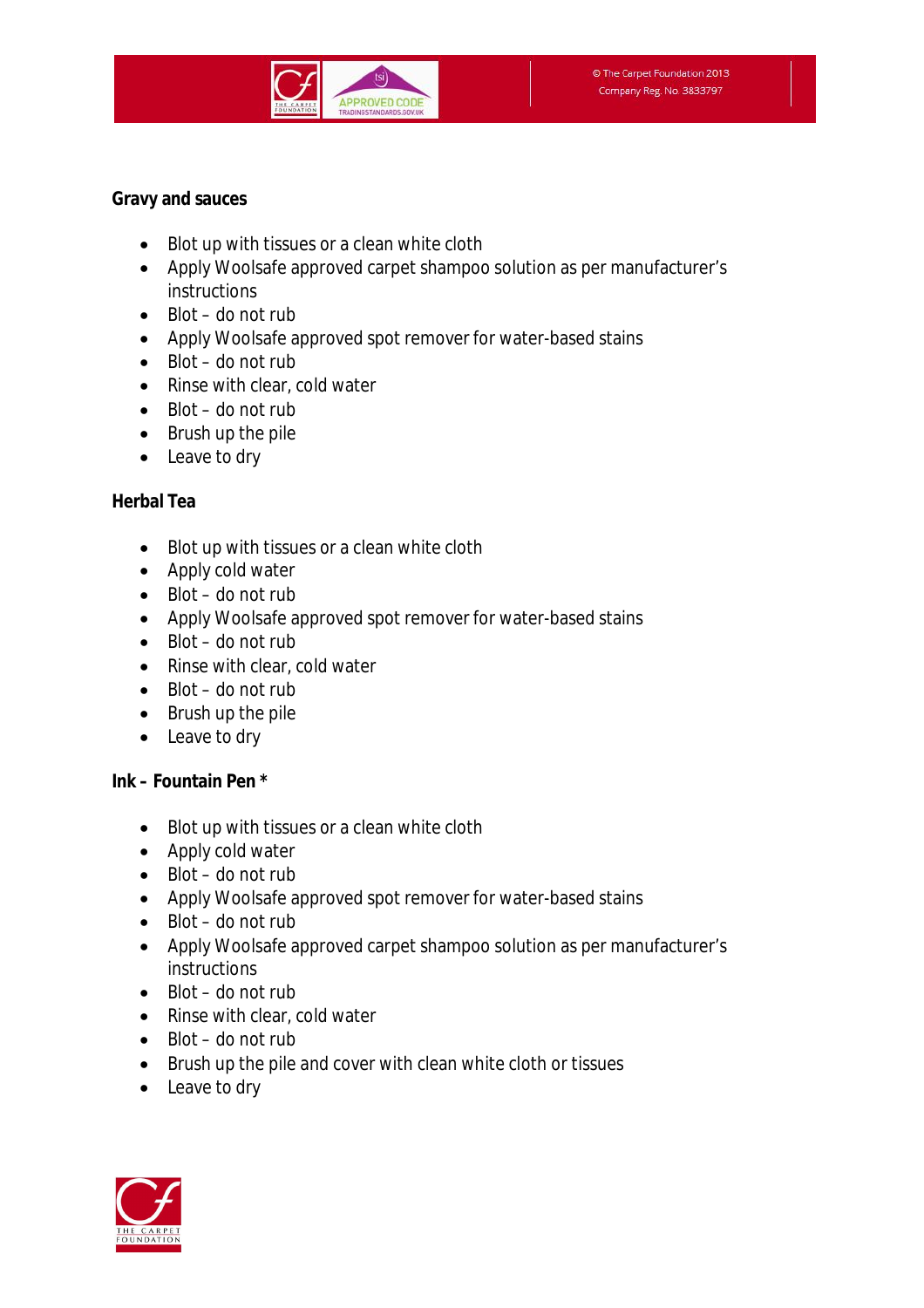#### **Ink – Ballpoint Pen \***

- Blot up with tissues or a clean white cloth
- Apply surgical spirit (ethyl alcohol or ethanol)
- Rinse with clear, cold water
- $\bullet$  Blot do not rub
- Brush up the pile
- Leave to dry

#### **Ketchup**

- Blot up with tissues or a clean white cloth
- Apply Woolsafe approved carpet shampoo solution as per manufacturer's instructions
- $\bullet$  Blot do not rub
- Apply Woolsafe approved spot remover for water-based stains
- $\bullet$  Blot do not rub
- Rinse with clear, cold water
- $\bullet$  Blot do not rub
- Brush up the pile
- Leave to dry

## **Cosmetics \***

- Scrape up with a blunt knife
- Apply Woolsafe approved spot remover for grease/oil stains
- $\bullet$  Blot do not rub
- Rinse with clear, cold water
- $\bullet$  Blot do not rub
- Brush up the pile
- Leave to dry

## **Milk \***

- Blot up with tissues or a clean white cloth
- Apply warm water
- $\bullet$  Blot do not rub
- Apply Woolsafe approved carpet shampoo solution as per manufacturer's **instructions**
- $\bullet$  Blot do not rub
- Rinse with clear, cold water
- $\bullet$  Blot do not rub
- $\bullet$  Brush up the pile
- Leave to dry

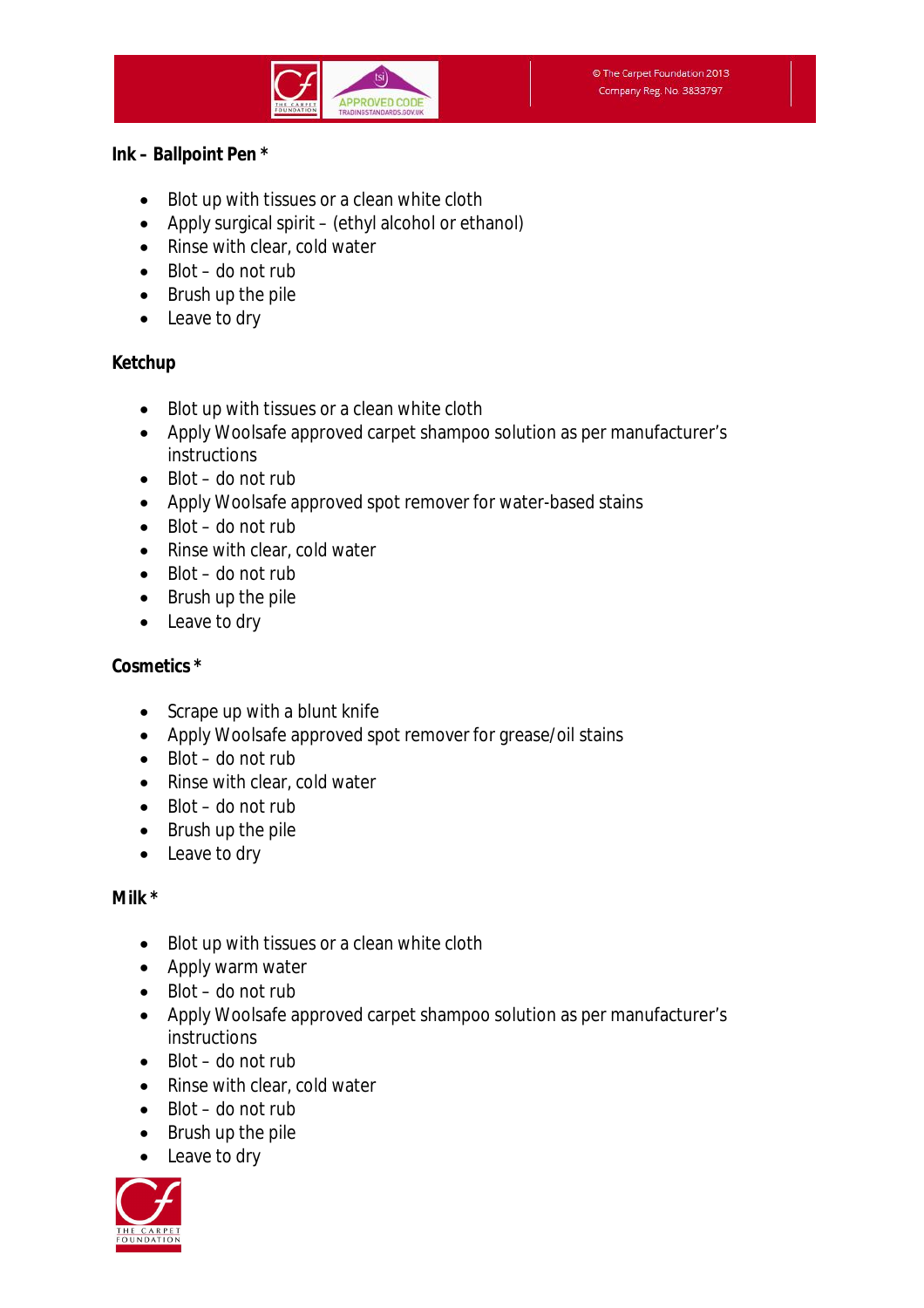## **If this does not work, call in an approved professional carpet cleaner**

#### **Nail Varnish \***

- Blot up with tissues or a clean white cloth
- Apply nail varnish remover or acetone
- Rinse with clear, cold water
- $\bullet$  Blot do not rub
- Brush up the pile
- Leave to dry

## **Oil and Grease**

- Blot up with tissues or a clean white cloth
- Apply Woolsafe approved spot remover for grease/oil stains
- $\bullet$  Blot do not rub
- Apply Woolsafe approved carpet shampoo solution as per manufacturer's **instructions**
- $\bullet$  Blot do not rub
- Rinse with clear, cold water
- $\bullet$  Blot do not rub
- $\bullet$  Brush up the pile
- Leave to dry

## **Paint – emulsion**

- Blot up with tissues or a clean white cloth
- Apply cold water
- Blot –do not rub
- Apply Woolsafe approved carpet shampoo solution as per manufacturer's instructions
- $\bullet$  Blot do not rub
- Rinse with clear, cold water
- $\bullet$  Blot do not rub
- Brush up the pile
- Leave to dry

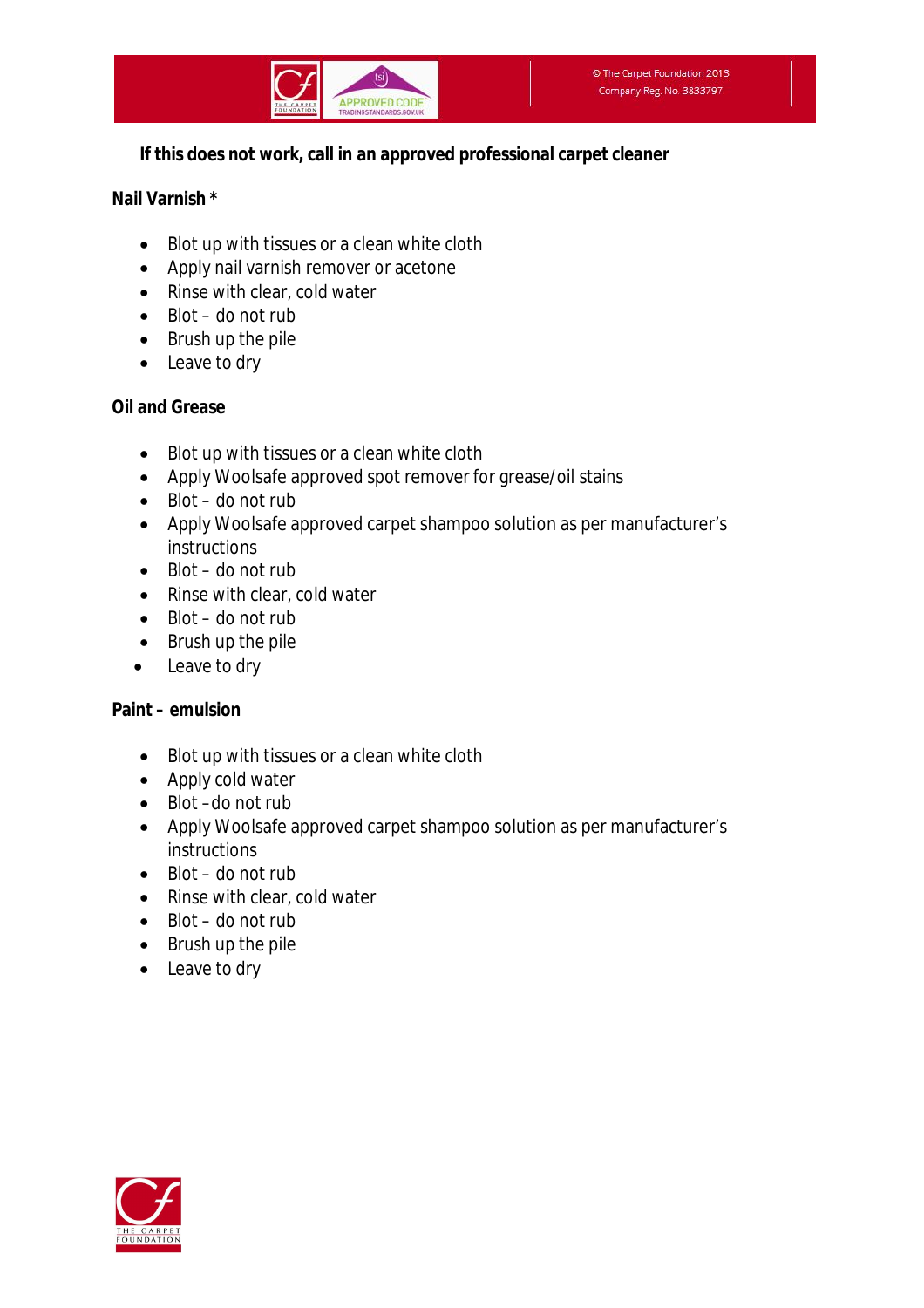

#### **Paint – oil based \***

- Blot up with tissues or a clean white cloth
- Apply white spirit or a turpentine substitute
- Rinse with clear, cold water
- $\bullet$  Blot do not rub
- Brush up the pile
- Leave to dry

## **Polish – Furniture and Shoe \***

- Blot up with tissues or a clean white cloth
- Apply Woolsafe approved spot remover for grease/oil stains
- $\bullet$  Blot do not rub
- Apply Woolsafe approved carpet shampoo solution as per manufacturer's instructions
- $\bullet$  Blot do not rub
- Rinse with clear, cold water
- $\bullet$  Blot do not rub
- Brush up the pile
- Leave to dry

## **Wine \***

- Blot up with tissues or a clean white cloth
- Apply Woolsafe approved spot remover for water-based stains
- $\bullet$  Blot do not rub
- Rinse with clear, cold water
- $\bullet$  Blot do not rub
- Brush up the pile
- Leave to dry

## **Do not pour white wine on red wine – it is a myth!**

## **Salad Dressings**

- Blot up with tissues or a clean white cloth
- Apply Woolsafe approved carpet shampoo solution as per manufacturer's instructions
- $\bullet$  Blot do not rub
- Apply Woolsafe approved spot remover for water-based stains
- $\bullet$  Blot do not rub
- Rinse with clear, cold water
- Brush up the pile